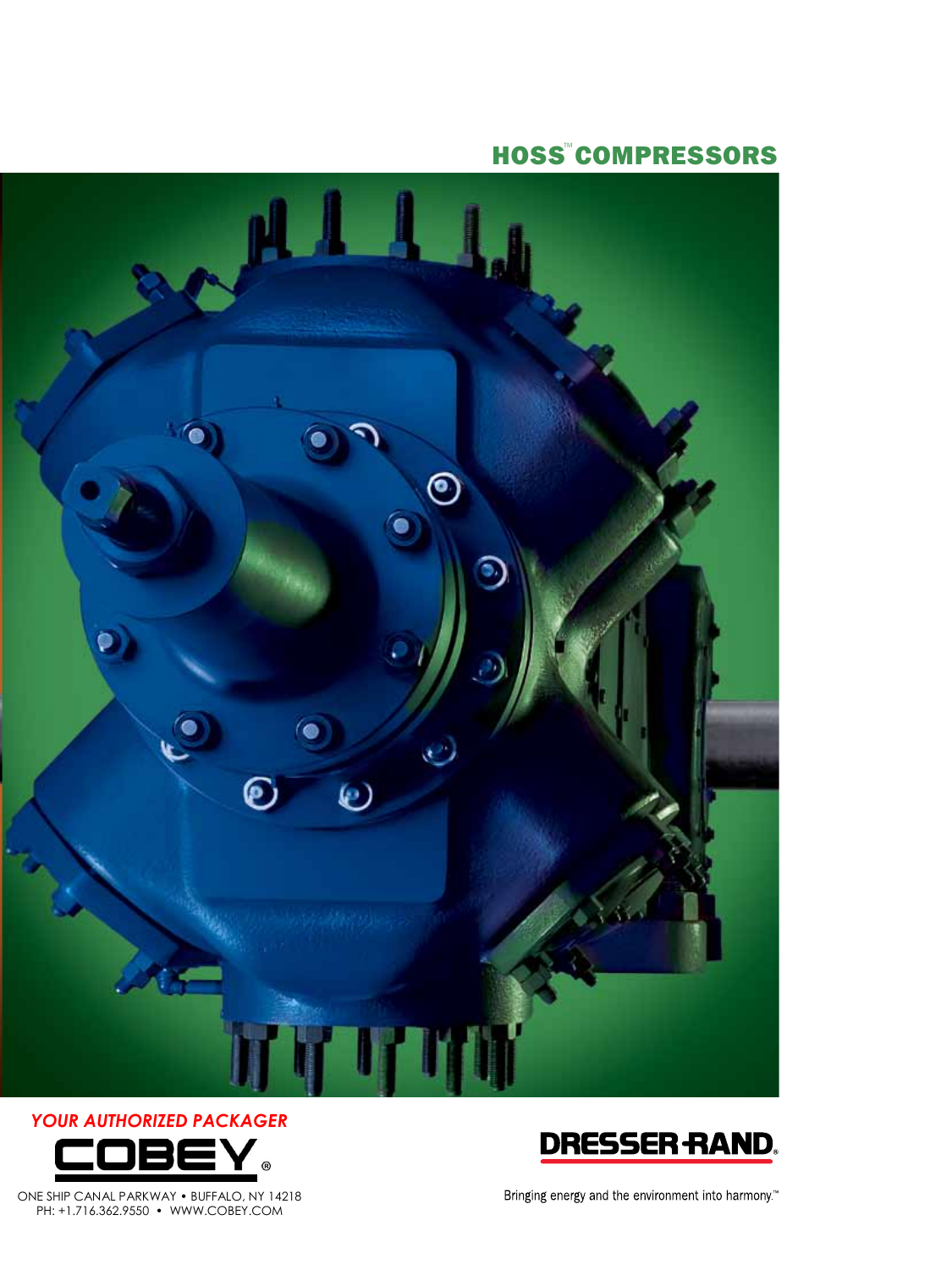# HOSS compressors TM

*The heavy oilfield super separable compressor for big jobs.*



HOSS compressor frame on test in Painted Post, NY.

Dresser-Rand (D-R) brings more than 60 years of separable compressor experience to the heavyduty HOSS compressor line. Dresser-Rand specializes in custom design and manufacturing to suit clients' requirements.

These rugged compressors are engineered for high horsepower gas field applications, including gas lift, gas gathering, pipeline boosting, gas transmission, underground gas storage (injection and withdrawal), fuel gas boosting, landfill

gas recovery, and many other applications. They are suited not only for sweet natural gas services, but can be built to handle sour natural gas, propane, carbon dioxide, air, nitrogen, and most other gases.

As an alternative to more costly other competing units, the HOSS compressor provides a platform for process applications by offering key design features such as water-cooled cylinders and optional cylinder lining. The lower cost and rapid delivery of packaged HOSS compressors can be applied to hydrogen, nitrogen, syngas, and other process requirements.

With more than 25 years of experience in our closed-loop test facility using a variety of field gases, Dresser-Rand assures the integrity of the HOSS compressor design and performance.

Rated to 8,700 hp (6490 kW) and 1,200 rpm with design pressures up to and exceeding 6,600 psig (455.05 bar), HOSS compressors provide long life because of their heavy-duty construction. We offer two-, four- or six-throw configurations and in cylinder sizes ranging from 3.75" (95.3 mm) to 26.5" (673.1 mm). The cast iron compressor frame is heavily ribbed and reinforced, with integrally cast crosshead extensions for heavy rod load carrying capability and rigidity.

## **CYLINDER CONFIGURATIONS**

The HOSS compressor uses the same cylinders of the high-pressure HOS lineup; the only difference between the two is the size of the piston rod which has been increased to 2.875" (73.0 mm) in the HOSS. (For a given bore size, the packing case and piston rod are the only uncommon components between the two.)

A 16" (406.4 mm) distance piece (similar to that of the HOS design) with its through-bolt, heavy loadcarrying design, is standard.

A full line-up of higher pressure, forged steel cylinders is available in sizes 3.75" (95.3 mm) to 6.5" (165.1 mm). In addition, the HOSS cylinders include pipeline cylinders for gas pipeline transmission and storage cylinders for gas injection and withdrawal applications.

The HOSS compressor uses aluminum or cast iron pistons depending on service conditions, balance, and inertia forces. Integral steel pistons and rods may be used in high-pressure applications.

# **A SINGLE SOURCE FOR ALL YOUR COMPRESSION NEEDS**

HOSS compressors offer costeffective benefits to gas compressor users, whether acquired as standard or customized. Our compressors are available for outright purchase or under rental agreements through authorized packagers.

Dresser-Rand and its distributors provide single-source solutions and responsibility, including engineering, manufacturing, packaging, installation, parts, and service.

Our goal at Dresser-Rand is for clients to experience reliability, less maintenance, and greater fuel efficiency with the use of HOSS compressors. D-R and its distributors support the HOSS compressor line with a network of computerized parts warehouses. When you purchase or lease a HOSS compressor, we help you protect your investment by overhauling or revamping your compressor at facilities located throughout the U.S. and Canada.

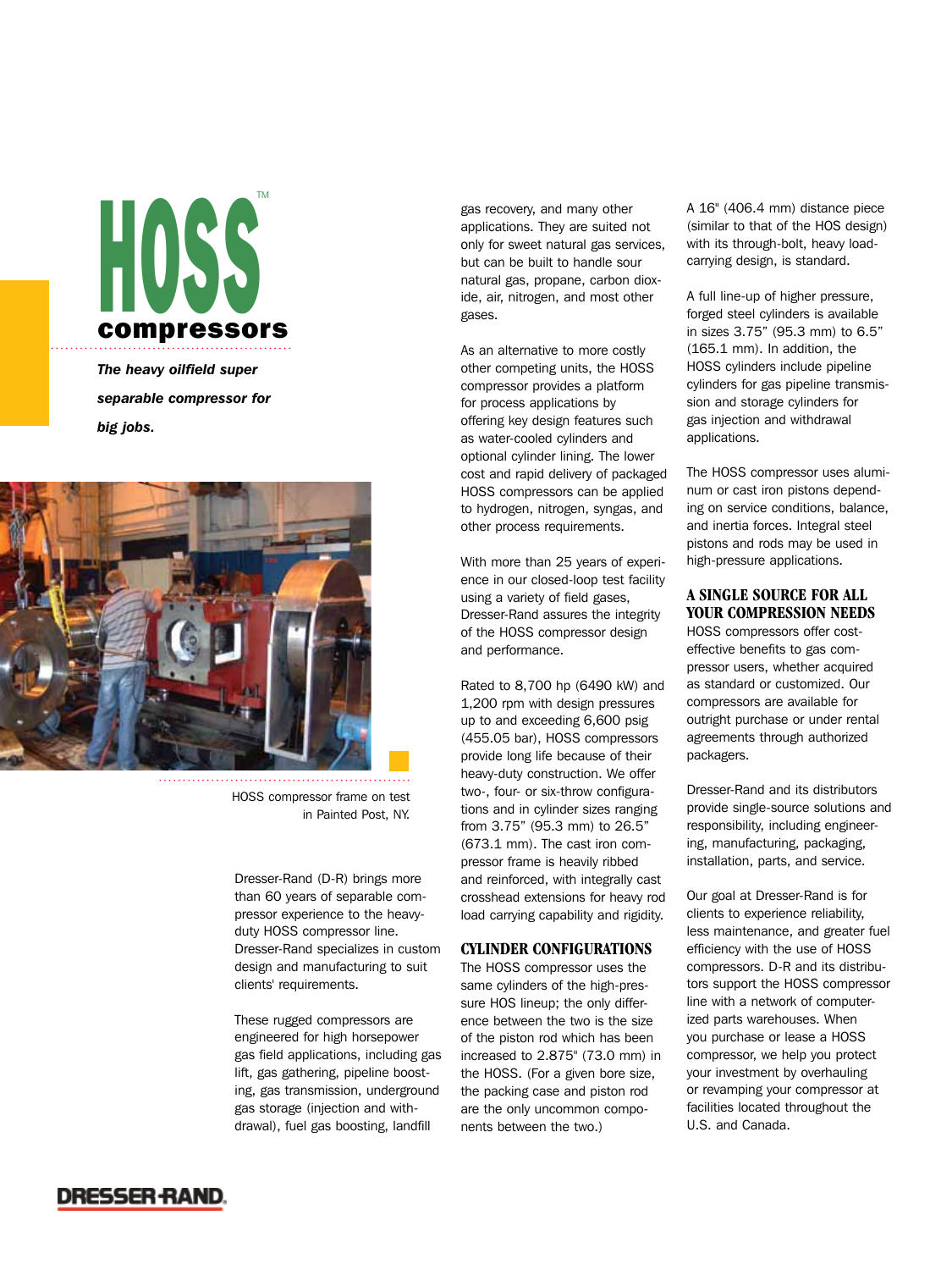# Rugged design for smooth operati

HOSS compressors are designed to enhance performance. The compressor frame and cylinders are matched to provide years of smooth, reliable, efficient compression service when operated within OEM recommendations.

Heavily ribbed frame walls and bearing saddles, plus integral crosshead guides ensure added strength and rigidity. The open top frame construction and entrance windows on either side of the crosshead guide provide large access areas for easy maintenance and inspection.

Cylinder performance is optimized because valve sizes can be varied without altering cylinder size. Gas passages are oversized to reduce losses, and depending on the application valves can be sized to optimize efficiency. An optional high-volume, manually operated variable volume clearance pocket, capable of "on-the-fly" adjustment, provides clearance for greater capacity control.

A full-length distance piece with an oversized door also provides easy access. The unique thru-bolt distance piece is designed for improved loadcarrying ability.





High-strength, nodular iron crossheads feature shim-adjustable aluminum shoes at the top and bottom. Surface-hardened crosshead pins are fixed for optimum reliability.



The heavy-duty forged is balanced and rifle-dr lubrication. The cranks with two- and four-thro moments.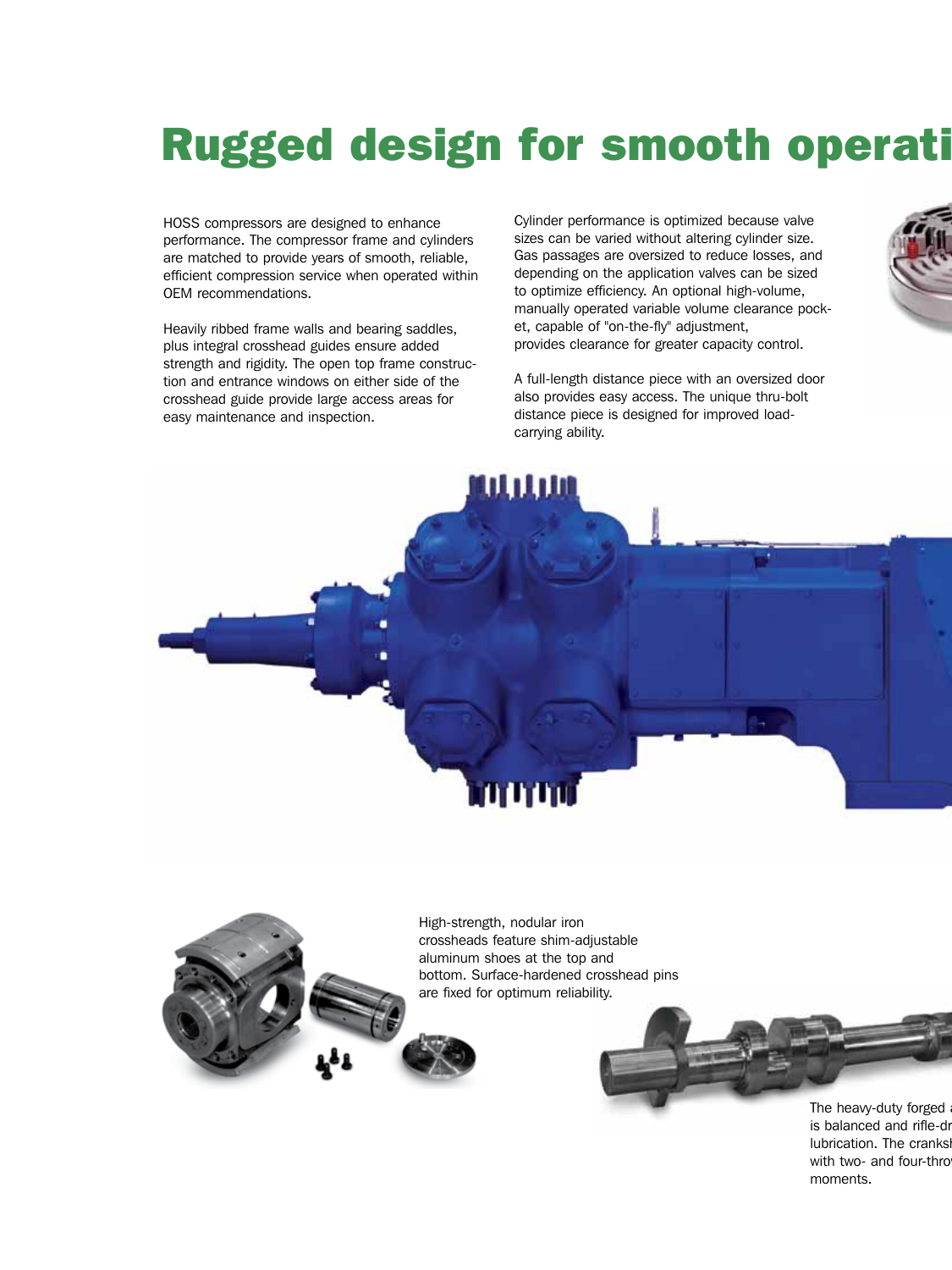# on, long life, and efficiency.



Dresser-Rand PF valve (with ported valve sealing plate).

> D-R Magnum™valve (mini-Poppet element).

Both high-efficiency valves use Dresser-Rand's exclusive Hi-Temp nonmetallic wear parts material.

Induction-hardened AISI 4142 steel piston rods feature rolled threads for optimum fatigue strength. Each piston rod is wet-magnetic-particle inspected. Every piston rod thread form is inspected using Johnson gauging.







alloy steel crankshaft illed for pressure haft is counterweighted ws to reduce horizontal Bearings are horizontally split precision-type tri-metal bronze with micro-babbit overlay to ensure better heat dissipation, reliability, and increased life; main bearings are identical to crankpin bearings.



Forged steel connecting rods are rifle-drilled for pressure lubrication and feature highstrength forged ferry head capscrews with rolled threads. Connecting rod pin bushings are solid bronze with a micro-babbitt overlay.

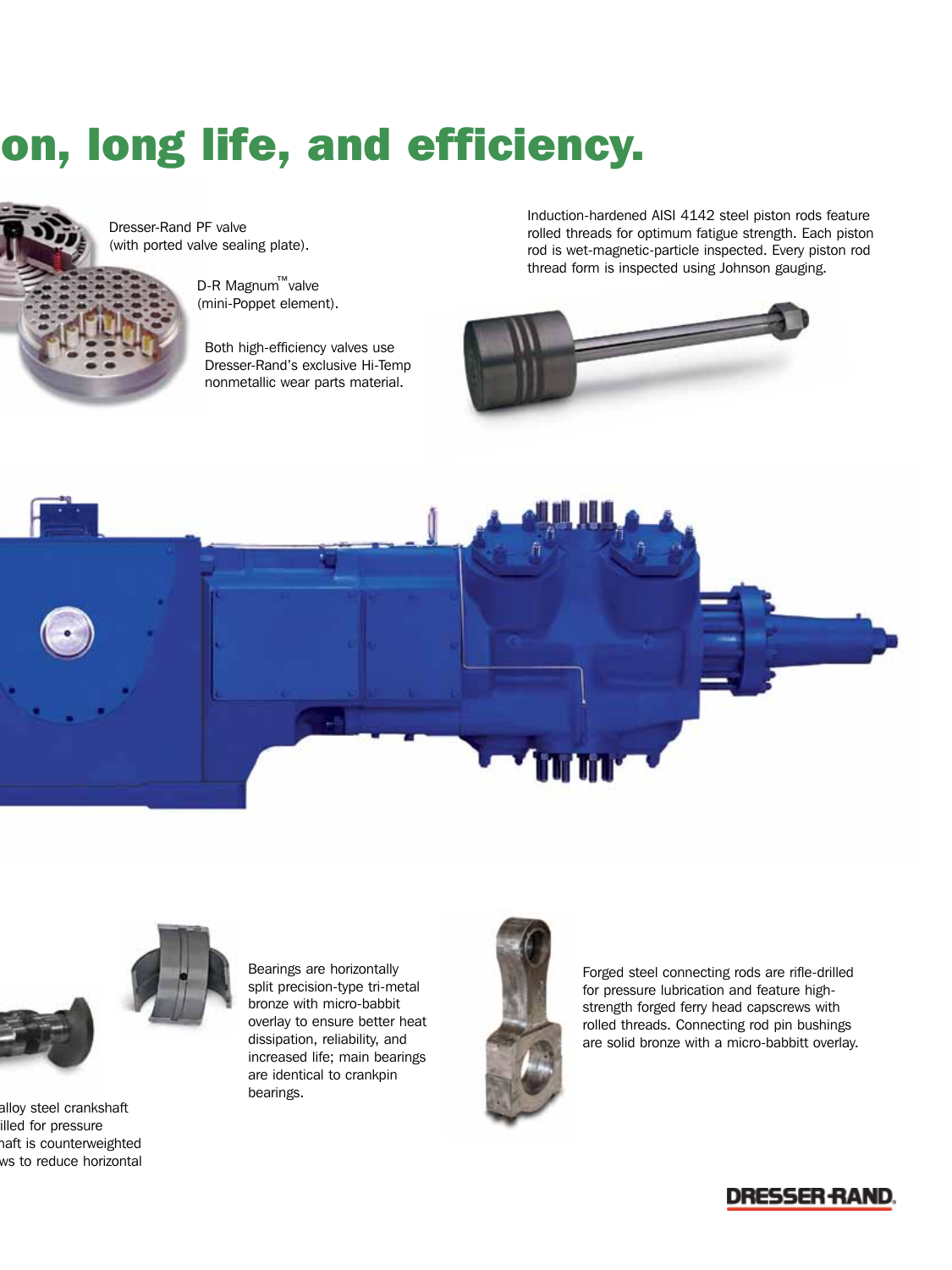#### Ratings

| <b>Model</b> | <b>Stroke</b><br>in. $(mm)$ | <b>Number of</b><br><b>Cylinders</b> | <b>Nominal Rated</b><br><b>Power</b><br>$hp$ (kW) | <b>Max. Allowable</b><br><b>Operating Rod Load</b><br>Ibs. (kN) | <b>Rated</b><br>rpm |
|--------------|-----------------------------|--------------------------------------|---------------------------------------------------|-----------------------------------------------------------------|---------------------|
| 6HOSS2       | 6(152.4)                    | $\overline{2}$                       | 3100 (2311)                                       | 75,000 (333)                                                    | 1200                |
| 6HOSS4       | 6(152.4)                    | 4                                    | 6200 (4623)                                       | 75,000 (333)                                                    | 1200                |
| 6HOSS6       | 6(152.4)                    | 6                                    | 8700 (6487)                                       | 75,000 (333)                                                    | 1200                |
| 7HOSS2       | 7(177.8)                    | 2                                    | 2800 (2087)                                       | 75,000 (333)                                                    | 1000                |
| 7HOSS4       | 7(177.8)                    | 4                                    | 5600 (4175)                                       | 75,000 (333)                                                    | 1000                |
| 7HOSS6       | 7(177.8)                    | 6                                    | 7800 (5816)                                       | 75,000 (333)                                                    | 1000                |

#### Standard Features

- • Rigid cast gray iron frame, heavily ribbed and reinforced with integrally cast crosshead extensions
- Open top frame construction with steel tie rods, cast iron spacers, and an individual cover over each section
- Forged alloy steel crankshaft with passages for pressure lubrication, counterweighted to reduce horizontal moments
- Forged alloy steel connecting rods, rifle-drilled for pressure lubrication • Nodular iron crossheads with shim-adjustable, pressure-lubricated aluminum shoe
- Horizontally split, precision-type, tri-metal bronze main and crankpin bearings
- Solid bronze connecting rod and crosshead pin bushings<br>• Bronze thrust bearings
- Bronze thrust bearings
- Crankcase filter-breather
- Metallic oil wiper rings
- Main lube oil pump directly driven from crankshaft complete with relief valve • Ten-micron, full-flow oil filter with cartridge-type cleanable elements and
- differential pressure gauge
- Shell-and-tube oil cooler
- Bulls-eye oil level gauge
- Crankshaft (direct) driven force-fed cylinder lubrication system<br>• Set of special tools consisting of crosshead nut wrench, piston
- Set of special tools consisting of crosshead nut wrench, piston rod entering sleeve, and piston nut adapter; one set provided per frame

#### Frame Specifications and Dimensions

| CrossheadsNodular iron, shim-adjustable aluminum shoes |
|--------------------------------------------------------|
|                                                        |
|                                                        |
|                                                        |
|                                                        |
|                                                        |
|                                                        |
|                                                        |
|                                                        |

#### Standard Cylinder offering and dimensions

Compressor Cylinder Components

- Cast nodular iron solid bore cylinder barrel with integral crank-end head • Forged steel line cylinder for bores 3.75" through 6.50"; high-pressure
- forged steel cylinders available for bores 3.75" through 6.50" Cast gray iron, aluminum, or steel pistons
- Cast gray iron vented distance piece
- Variable volume clearance pockets
- AISI 4142 steel piston rods
- PF-style plate valves complete with Hi-Temp, non-metallic PEEK plates and chrome silicon springs
- Filled Teflon® combination piston rings
- Filled Teflon® piston rod packing rings
- .50 NPT plugged connections for indicator ports on outer end and frame end of all cylinders
- Parts lists and operating manuals in CD format





| <b>Cylinder</b><br><b>Size</b><br>in. $(mm)$ | <b>MAWP</b><br>psig<br>(kg/cm <sup>2</sup> ) | A<br>in. $(mm)$                | в<br>in. $(mm)$ | c.<br>in. $(mm)$ | D<br>in. $(mm)$ | E.<br>in. $(mm)$ |  |
|----------------------------------------------|----------------------------------------------|--------------------------------|-----------------|------------------|-----------------|------------------|--|
| 26.50 (673.1)                                | 280 (19.7)                                   | 68 (1727.2)                    | 22.38 (568.4)   | 90.38 (2295.6)   | 112 (2844.8)    | 34.75 (882.6)    |  |
| 26.00 (660.4)                                | 280 (19.7)                                   | 68 (1727.2)                    | 22.38 (568.4)   | 90.38 (2295.6)   | 112 (2844.8)    | 34.75 (882.6)    |  |
| 24.50 (622.3)                                | 280 (19.7)                                   | 68.75 (1746.2)                 | 23.62 (600.0)   | 92.88 (2359.1)   | 114 (2895.6)    | 51.75 (1314.4)   |  |
| 23.00 (584.2)                                | 350 (24.6)                                   | 68.75 (1746.2)                 | 23.12 (587.2)   | 91.88 (2333.7)   | 113 (2870.2)    | 50.75 (1289.0)   |  |
| 22.00 (558.8)                                | 350 (24.6)                                   | 68.75 (1746.2)                 | 23.12 (587.2)   | 91.88 (2333.7)   | 113 (2870.2)    | 50.75 (1289.0)   |  |
| 20.50 (520.7)                                | 470 (33.0)                                   | 65.75 (1670.0)                 | 20.75 (527.1)   | 86.50 (2197.1)   | 108 (2743.2)    | 43.38 (1101.8)   |  |
| 19.00 (482.6)                                | 470 (33.0)                                   | 65.75 (1670.0)                 | 20.75 (527.1)   | 86.50 (2197.1)   | 108 (2743.2)    | 43.38 (1101.8)   |  |
| 17.50 (444.5)                                | 545 (38.3)                                   | 65.00 (1651.0)                 | 20(508.0)       | 85.50 (2171.7)   | 107 (2717.8)    | 42.75 (1085.8)   |  |
| 16.25 (412.7)                                | 600 (42.2)                                   | 65.50 (1663.7)                 | 20.50 (520.7)   | 85.00 (2159.0)   | 107 (2717.8)    | 43.75 (1111.2)   |  |
| 15.00 (381.0)                                | 745 (52.3)                                   | 64.75 (1644.6)                 | 19.75 (501.7)   | 84.50 (2146.3)   | 106 (2692.4)    | 42.00 (1066.8)   |  |
| 14.00 (355.6)                                | 750 (52.7)                                   | 64.75 (1644.6)                 | 19.75 (501.7)   | 84.50 (2146.3)   | 106 (2692.4)    | 42.00 (1066.8)   |  |
| 13.00 (330.2)                                | 855 (60.1)                                   | 64.00 (1625.6)                 | 19.25 (489.0)   | 83.25 (2114.5)   | 105 (2667)      | 44.75 (1136.6)   |  |
| 12.25(311.1)                                 | 1050 (73.8)                                  | 64.00 (1625.6)                 | 19.25 (489.0)   | 83.25 (2114.5)   | 105 (2667)      | 44.75 (1136.6)   |  |
| 11.50(292.1)                                 | 1265 (89.0)                                  | 63.25 (1606.5)                 | 18.19 (462.0)   | 81.44 (2068.5)   | 103 (2616.2)    | 39.75 (1009.6)   |  |
| 10.50 (266.7)                                | 1650 (116)                                   | 63.75 (1619.2)                 | 18.62 (472.9)   | 82.38 (2092.4)   | 104 (2641.6)    | 44.25 (1123.9)   |  |
| 9.50(241.3)                                  | 1925 (135.3)                                 | 63.75 (1619.2)                 | 18.88 (479.5)   | 82.62 (2098.5)   | 104 (2641.6)    | 40.75 (1035.0)   |  |
| 8.00(203.2)                                  | 2200 (154.7)                                 | 65.25 (1657.3)                 | 20.38 (517.6)   | 85.62 (2174.7)   | 107 (2717.8)    | 43.31 (1100.0)   |  |
| 7.00(177.8)                                  | 2750 (193.3)                                 | 64.25 (1631.9)                 | 18 (457.2)      | 82.25 (2089.1)   | 104 (2641.6)    | 43.00 (1092.2)   |  |
| 6.00(152.4)                                  | 2750 (193.3)                                 | 65.88 (1673.3)                 | 20.62 (523.7)   | 86.50 (2197.1)   | 108 (2743.2)    | 54.25 (1377.9)   |  |
| 3.75 to 7.00                                 | 6600 to 4000                                 | VARY DEPENDING ON PIPING NEEDS |                 |                  |                 |                  |  |
| $(95.3 \text{ to } 177.8)$                   | (464 to 281)                                 |                                |                 |                  |                 |                  |  |
|                                              |                                              |                                |                 |                  |                 |                  |  |

Lined cylinders are available as well as special purpose cylinders for storage and pipeline applications.